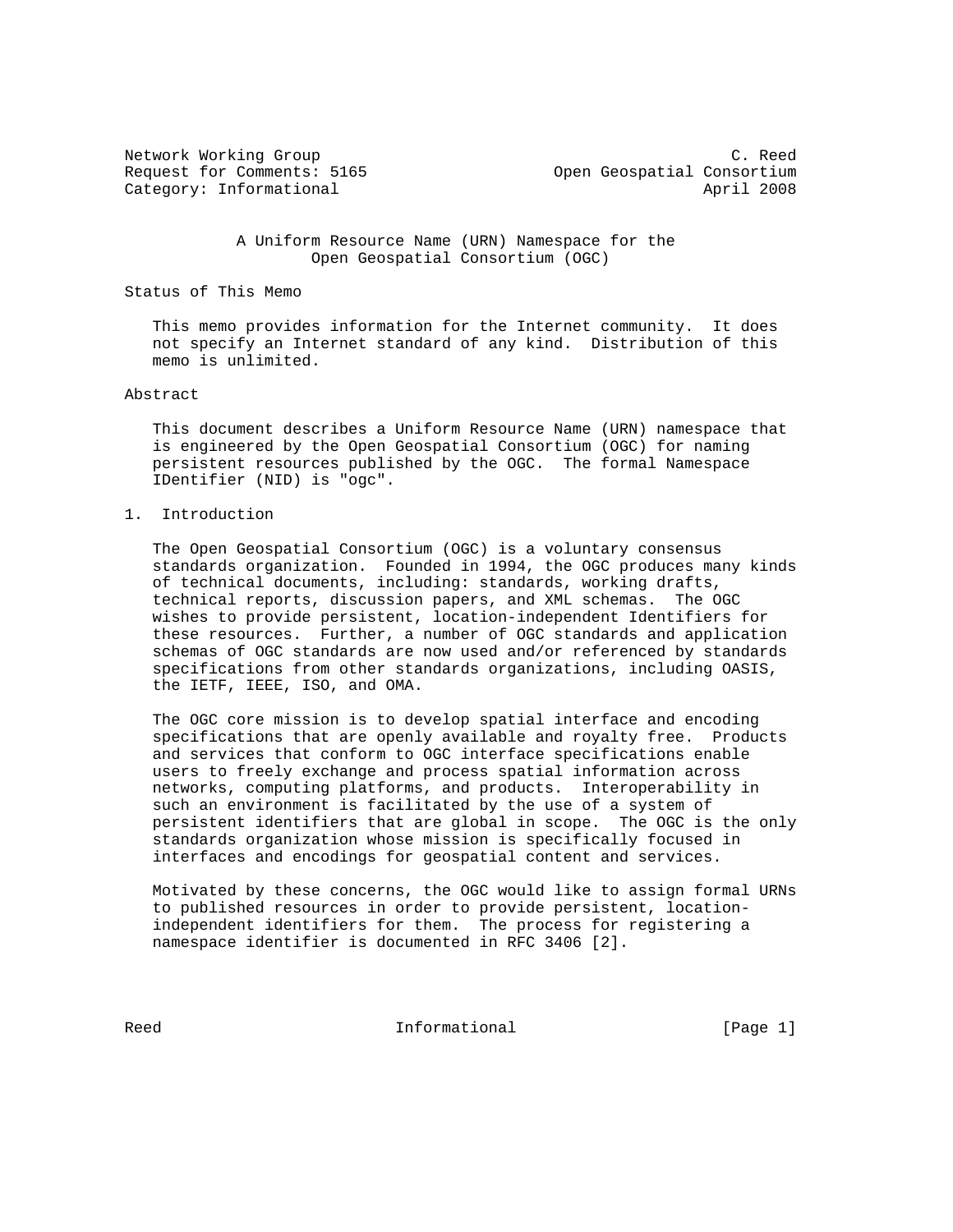The official IANA registry of URN namespaces is available online: <http://www.iana.org/assignments/urn-namespaces>.

2. URN Specification for "ogc" NID

Namespace ID:

ogc

Registration Information:

 Registration Version Number: 1 Registration Date: 2007-08-16

Declared registrant of the namespace:

 Open Geospatial Consortium, Inc. (Headquarters) 35 Main Street, Suite 5 Wayland, MA 01778-5037, USA c/o Carl Reed (creed@opengeospatial.org)

Declaration of syntactic structure:

 The Namespace Specific String (NSS) of all URNs that use the "ogc" NID will have the following structure:

urn:ogc:{OGCresource}:{ResourceSpecificString}

 where the "OGCresource" is a US-ASCII string that conforms to the URN syntax requirements [1] and defines a specific class of resource type. Each resource type has a specific labeling scheme that is covered by "ResourceSpecificString", which also conforms to the naming requirements of [1]. The only exception is that the character ":" shall not be used as part of the "OGCresource" string. This is to avoid possible confusion. Further, "OGCresource" is case sensitive.

 The OGC maintains a naming authority, the OGC Naming Authority (ONA), that will manage the assignment of "OGCresources" and the specific registration values assigned for each resource class.

Relevant ancillary documentation:

 The OGC Naming Authority (ONA) provides information on the registered resources and the registrations for each. More information about ONA, the registration activities, and procedures to be followed are available at:

Reed **Informational Informational Informational I**Page 2]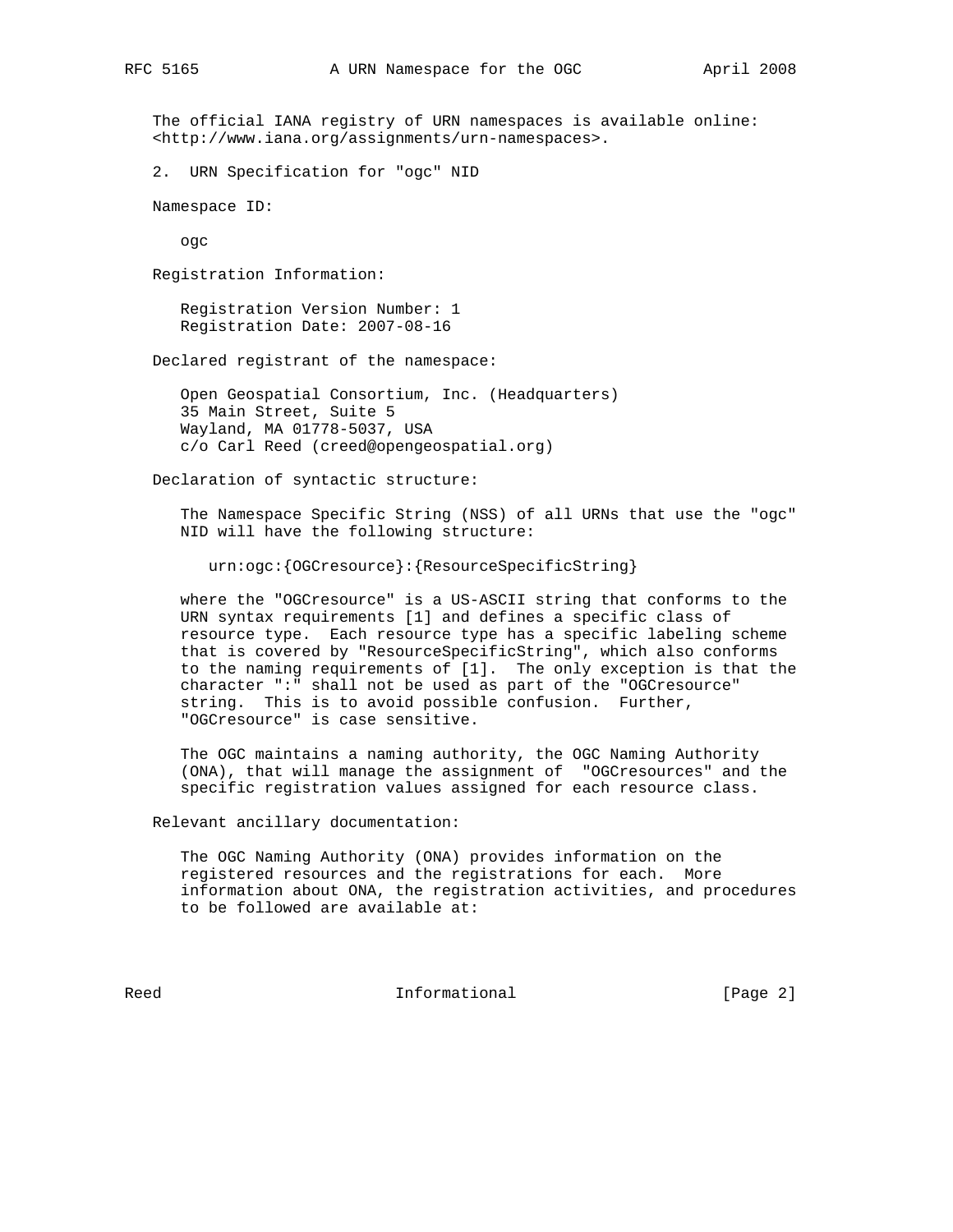https://portal.opengeospatial.org/wiki/twiki/bin/view/ Member/OGCUrnIntro

 An operational OGC URN "resolver" is available at http://urn.opengis.net/. The resolver provides a registry of the currently member approved OGC URN's used in currently approved and implemented OGC standards.

 The OGC Naming Authority is a permanent OGC resource. The documents and related OGC URN resources, such as the URN resolver, have stable URLs. The ONA reference is http://www.opengeospatial.org/ogcna.

 There are a number of OGC Best Practice and Standards documents that define member agreements on the definitions for "OGCresource" and ResourceSpecificString.

Identifier uniqueness considerations:

 The ONA manages resources using the "ogc" NID and will be the authority for managing the resources and subsequent strings associated. In the associated procedures, ONA will ensure the uniqueness of the strings themselves or shall permit secondary responsibility for the management of well-defined sub-trees.

 The OGC may permit the use of experimental type values that will not be registered. As a consequence, multiple users may end up using the same value for separate uses. As experimental usage is only intended for testing purposes, this should not be a real issue.

Identifier persistence considerations:

 The OGC provides clear documentation on a number of the registered uses of the "ogc" NID. Additional uses developed by the OGC membership in the future will be first approved by the ONA and then by the entire OGC voting membership. This is the normal process for all OGC documents that become OGC standards or other permanent resources for use by the community.

 The OGC Naming Authority maintains a permanent registry of approved uses. This resource is structured such that each "OGCresource" has a separate description and registration table.

 The registration tables and information are published and maintained by the ONA on the OGC web site.

Reed **Informational Informational** [Page 3]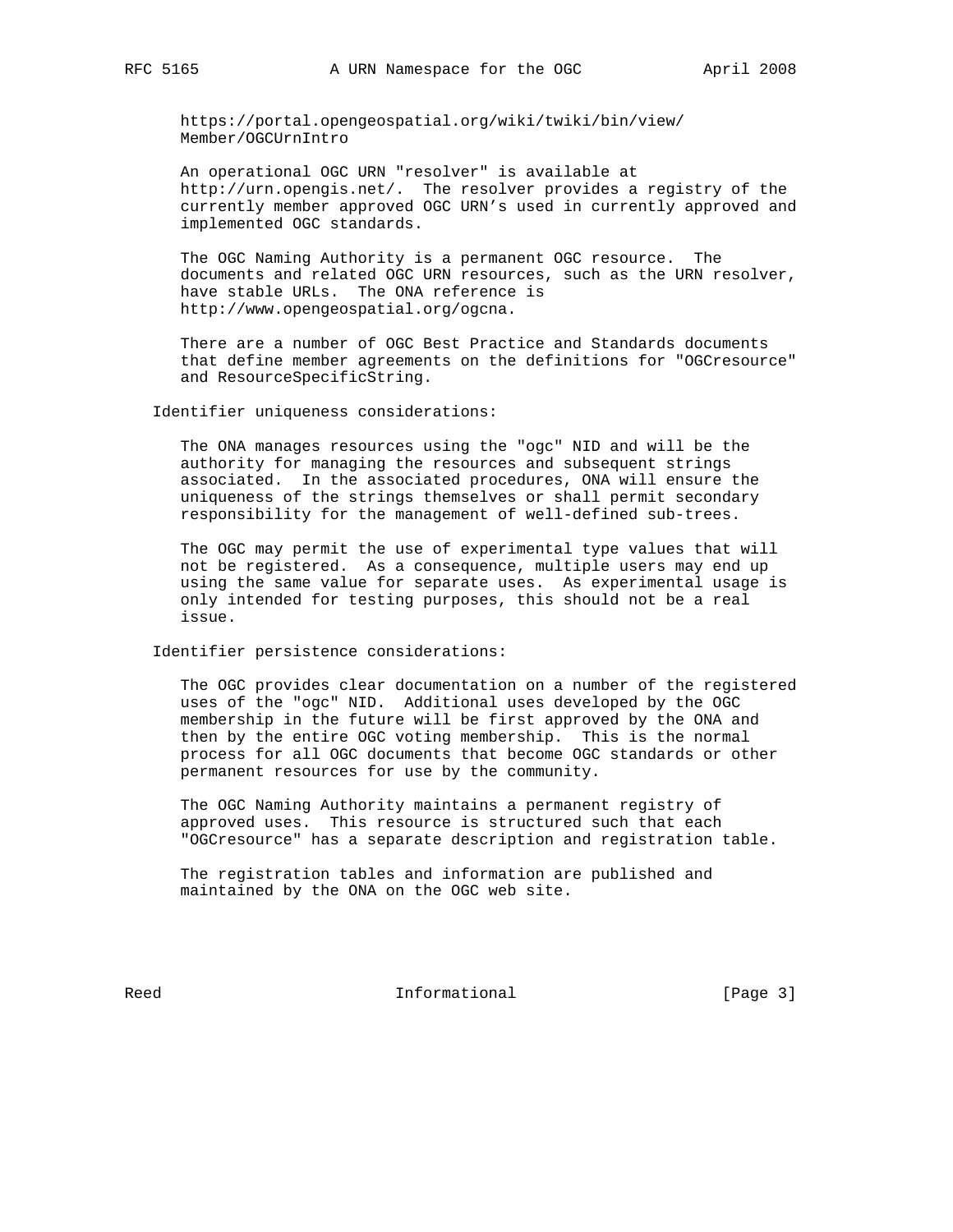Process of identifier assignment:

 The ONA uses the approved OGC standards policies and procedures for discussion, approval, and registration of each type of resource maintained [3].

 Each such resource may have three types of registration activities:

1) Registered values associated with OGC specs or services

2) Registration of values or sub-trees to other entities

3) Name models for use in experimental purposes

Process for identifier resolution:

 The namespace is not listed with a Resolution Discovery System (RDS); this is not relevant.

Rules for Lexical Equivalence:

 No special considerations except as noted in the declaration of syntactic structure; the rules for lexical equivalence of [1] apply.

Conformance with URN Syntax:

No special considerations.

Validation mechanism:

 None specified. URN assignment will be handled by procedures implemented in support of ONA activities.

Scope:

Global

3. Examples

 The following examples are representative URNs that have been assigned by the ONA.

urn:ogc:specification:gml:doc-is(02-023r4):3.0.0

 Defines the URN to be used to identify version 3.0.0 of an OGC specification document for the Geography Markup Language in the OGC document archives.

Reed **Informational Informational** [Page 4]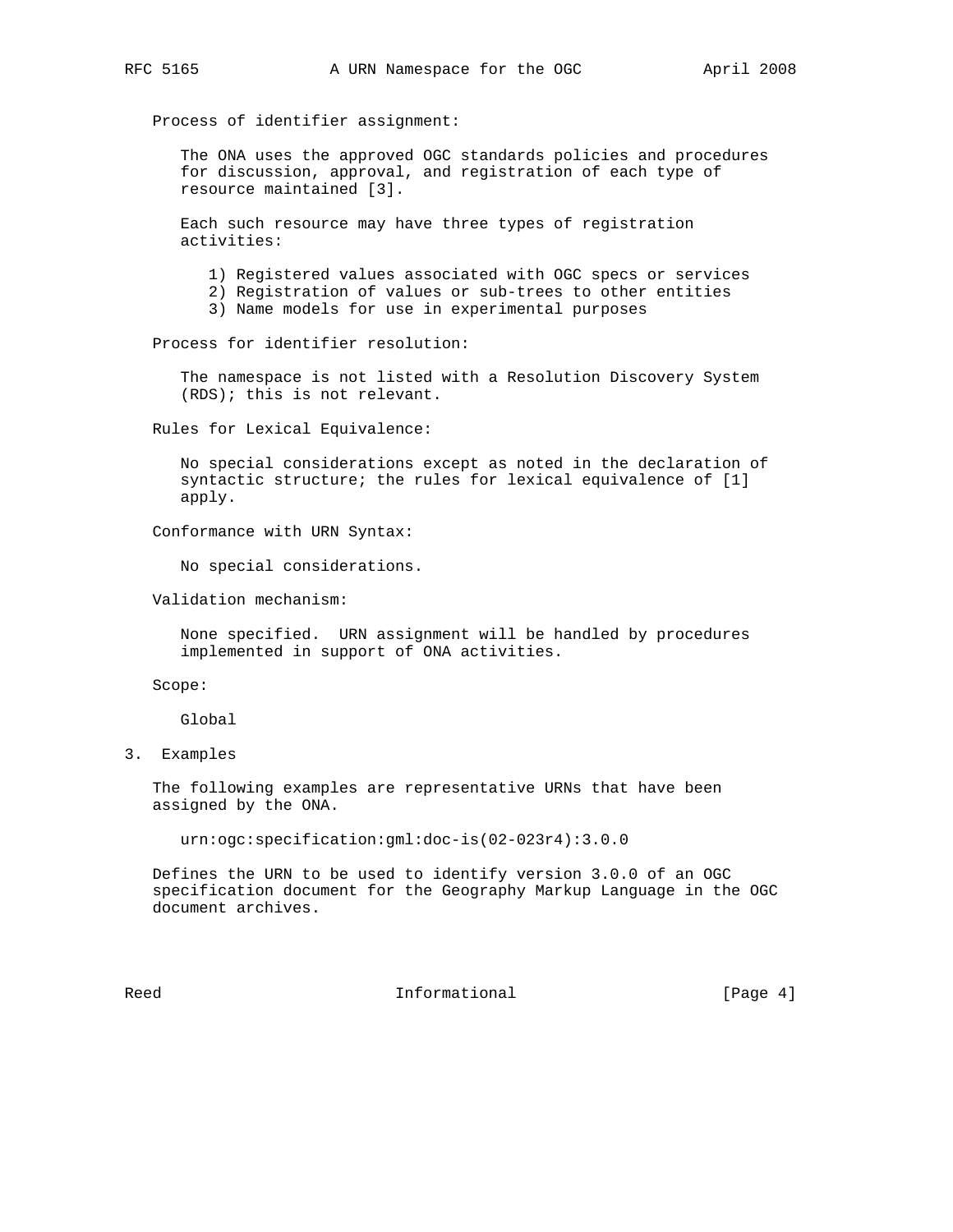urn:ogc:serviceType:CatalogueService:2.0.2:HTTP

 Defines the URN to be used for an application to specify the specific service type for an OGC Catalogue service.

urn:ogc:def:crs:EPSG:6.3:26986

 This is the URN literal to reference the definition of the Coordinate Reference System (CRS) with code 26986 that is specified in version 6.3 of the EPSG database [4].

4. Namespace Considerations

 There is currently no available namespace that will allow the OGC to uniquely specify and access resources, such as schemas and registries, that are required by organizations implementing OGC standards. There is also a need for other standards organizations, such as OASIS and the IETF, to be able to access OGC specific resources.

 The geospatial and location services industry will benefit from the publication of this namespace by having more permanent and reliable names for the XML namespaces, schema locations, standards document reference, and other document artifacts required for implementation of an OGC standard.

 The OGC members considered the use of other existing NIDs, such as those for OASIS and OMA. However, the semantics for geospatial content and services have a number of unique characteristics, such as the expression of coordinate reference systems. The URN syntax used by OASIS and OMA do not support the necessary elements to express the full semantics used in and by the geospatial community.

5. Community Considerations

 Both the traditional geospatial and location services industry as well as the broader IT community will benefit from the publication of this namespace by providing permanent and reliable names for the XML namespaces, schema locations, catalogues registries, and other document artifacts required for implementation of an OGC standard.

 We desire these resources to be freely and openly available as a set of community resources. Not only can OGC members identify and submit new proposals for additional resources, but any individual or organization can make a contribution by submitting a proposal to the OGC for consideration by the ONA. Normal OGC standards discussion and approval processes will be used to process any new community contribution.

Reed **Informational Informational** [Page 5]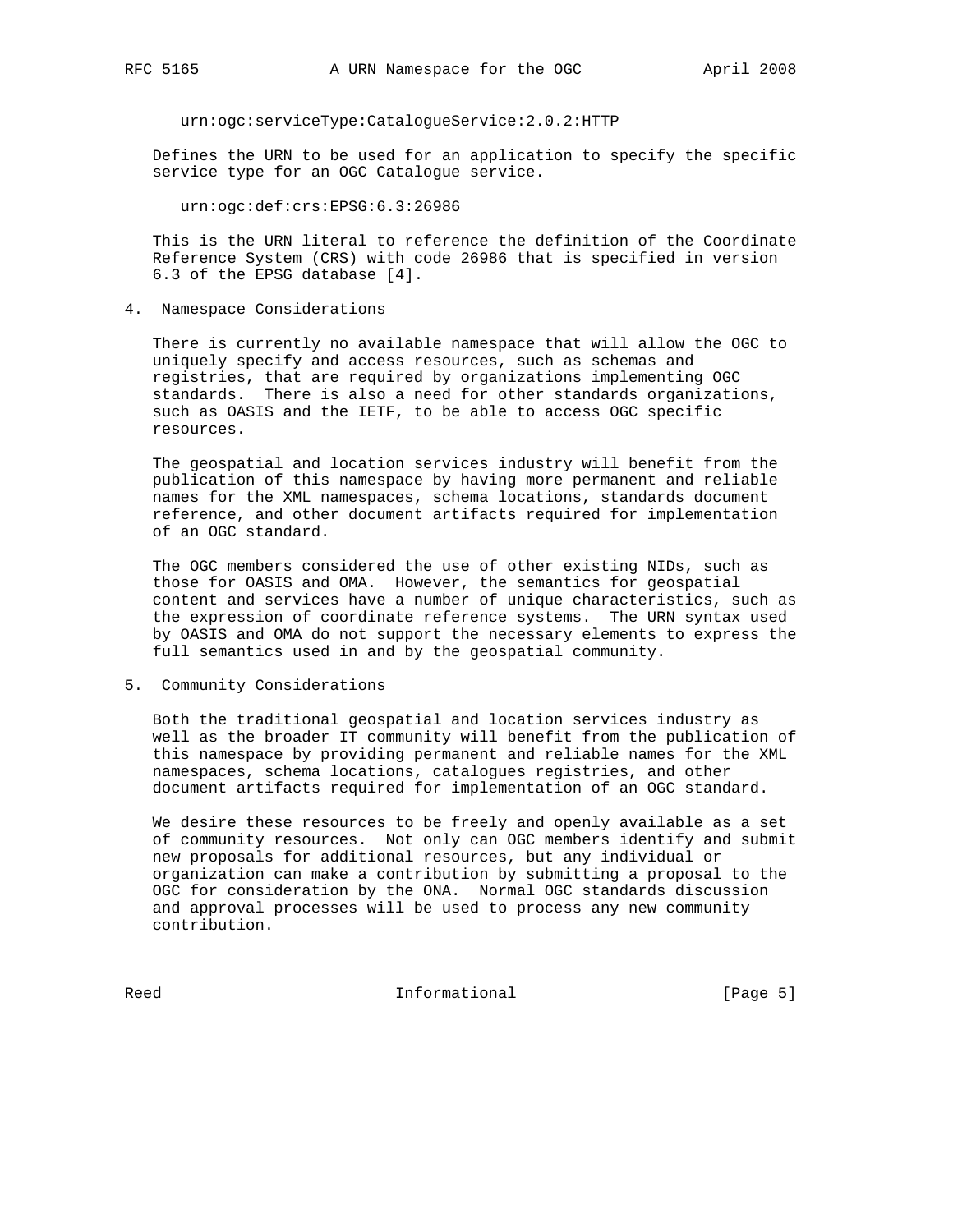Since 2003, the OGC membership has been developing expertise in using the OGC URN. The knowledge and experience gained through implementation experiments and a variety of operational test beds contributed to the current OGC URN specification. The knowledge is documented in OGC documents (above) as well as an operational OGC URN resolver. Work is also underway on a publicly accessible OGC URN registry. These resources are necessary for a number of reasons, including the fact that numerous agencies and organizations, such as NATO and NGA, have mandated a procurement policy that requires OGC standards and their related OGC URNs.

6. Security Considerations

 There are no additional security considerations other than those normally associated with the use and resolution of URNs in general.

7. IANA Considerations

 This document defines a URN NID registration of "ogc", which has been entered into the IANA registry located at <http://www.iana.org/assignments/urn-namespaces>.

- 8. Normative References
	- [1] Moats, R., "URN Syntax", RFC 2141, May 1997.
	- [2] Daigle, L., van Gulik, D., Iannella, R., and P. Faltstrom, "Uniform Resource Names (URN) Namespace Definition Mechanisms", BCP 66, RFC 3406, October 2002.
	- [3] OGC Technical Committee Policies and Procedures, Version 3, October 1, 2007. Available (online): https://portal.opengeospatial.org/files/?artifact\_id=12586
	- [4] "Definition identifier URNs in OGC namespace" Version 1.1 Arliss Whiteside, An OGC Best Practices, August 2006. Available (online): http://portal.opengeospatial.org/files/?artifact\_id=16339

Author Address

 Carl Reed, PhD Chief Technology Officer Open Geospatial Consortium, Inc. 35 Main Street, Suite 5 Wayland, MA 01778-5037, USA

EMail: creed@opengeospatial.org

Reed **Informational Informational Informational Reed** [Page 6]